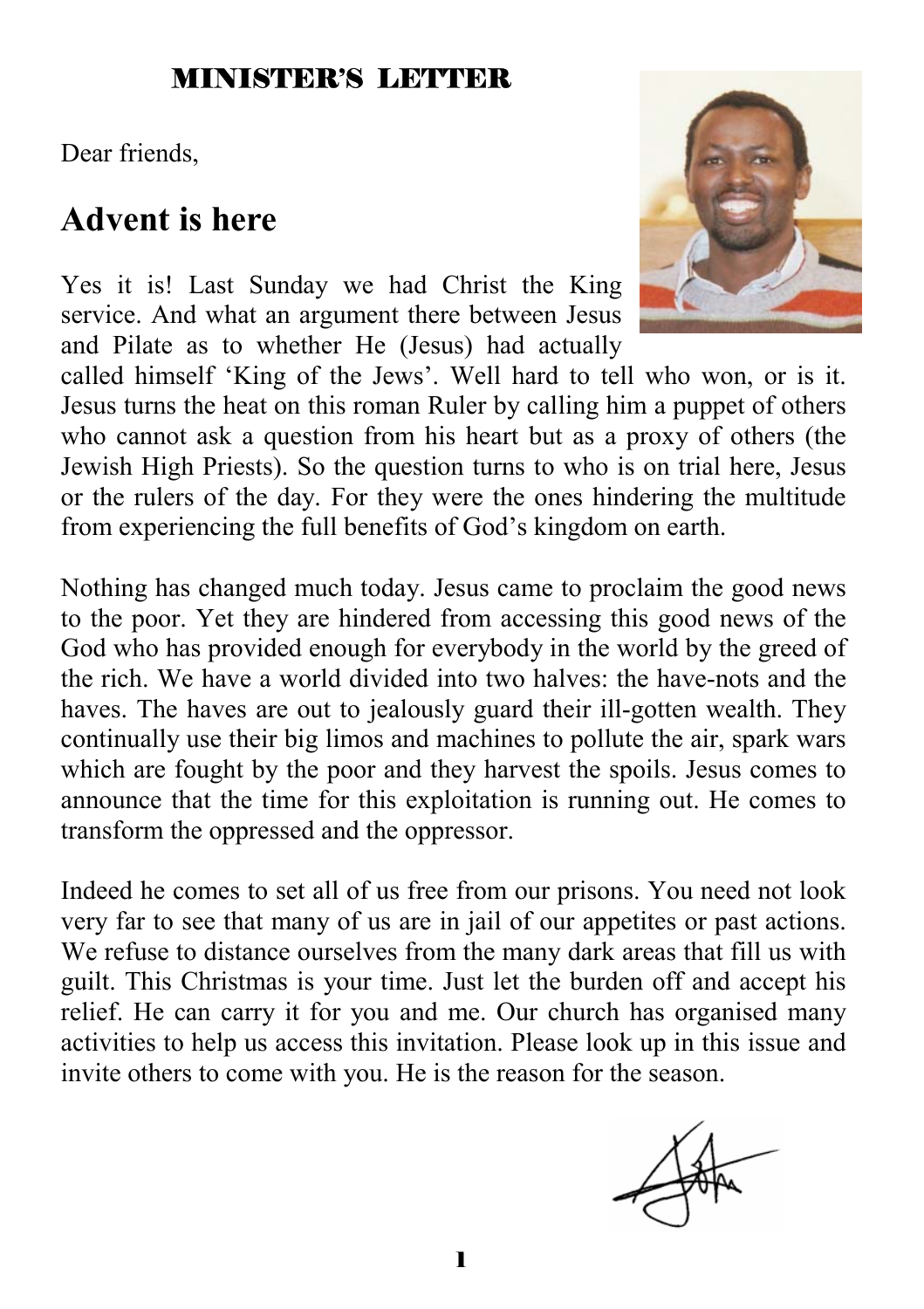# Resisting the Advent of Ads

*Like me you must get really upset and worried about the sneaky adverts that have little to do with the consumer and everything to do with the producer. In particular the abuse of religious festivals like Christmas and Easter by these cons is despicable to say the least. I bumped on the article below on the cyber highway and would like to offer it to you to ponder. Anything we do, however little can make a difference.* 

*John Nyota* 

 In the Western world we've built up resistance to the visual, aural, and mental pollution of advertising. We doubt, we laugh, we turn off. The advertisers counter with brighter colors, louder noises, wilder images. We close down our senses.

Eastern Europeans had no chance to harden up before their ideological wall fell and multinational advertisers rolled over their borders. Almost overnight intrusive ads sprouted everywhere. A tram line in Budapest was painted pink and dubbed the "Barbie Line." Barges began to chug back and forth on the Danube, smack in the middle of the most scenic views of the city, dragging chains of floating billboards.

If you aren't toughened against that kind of hype, it can make you furious. So activists in Budapest bicycle around every night spray-painting billboards. According to the InterPress Service, about 20 percent of the cigarette ads in the city are scrawled with the word "Cancer." Other ads are covered with graffiti saying "Don't be fooled," or "All ads lie." McDonalds posters are hit with a pre-printed, glued-on banner reading "Filth of the West<sup>"</sup>

The young people responsible for this desecration call their group Anti-Ad Action. They say that advertisements "subtly brainwash you" and "encourage consumerism and, as a consequence, pollution." Their sprayed-on or glued-on commentary includes a post office box, so volunteers can join them.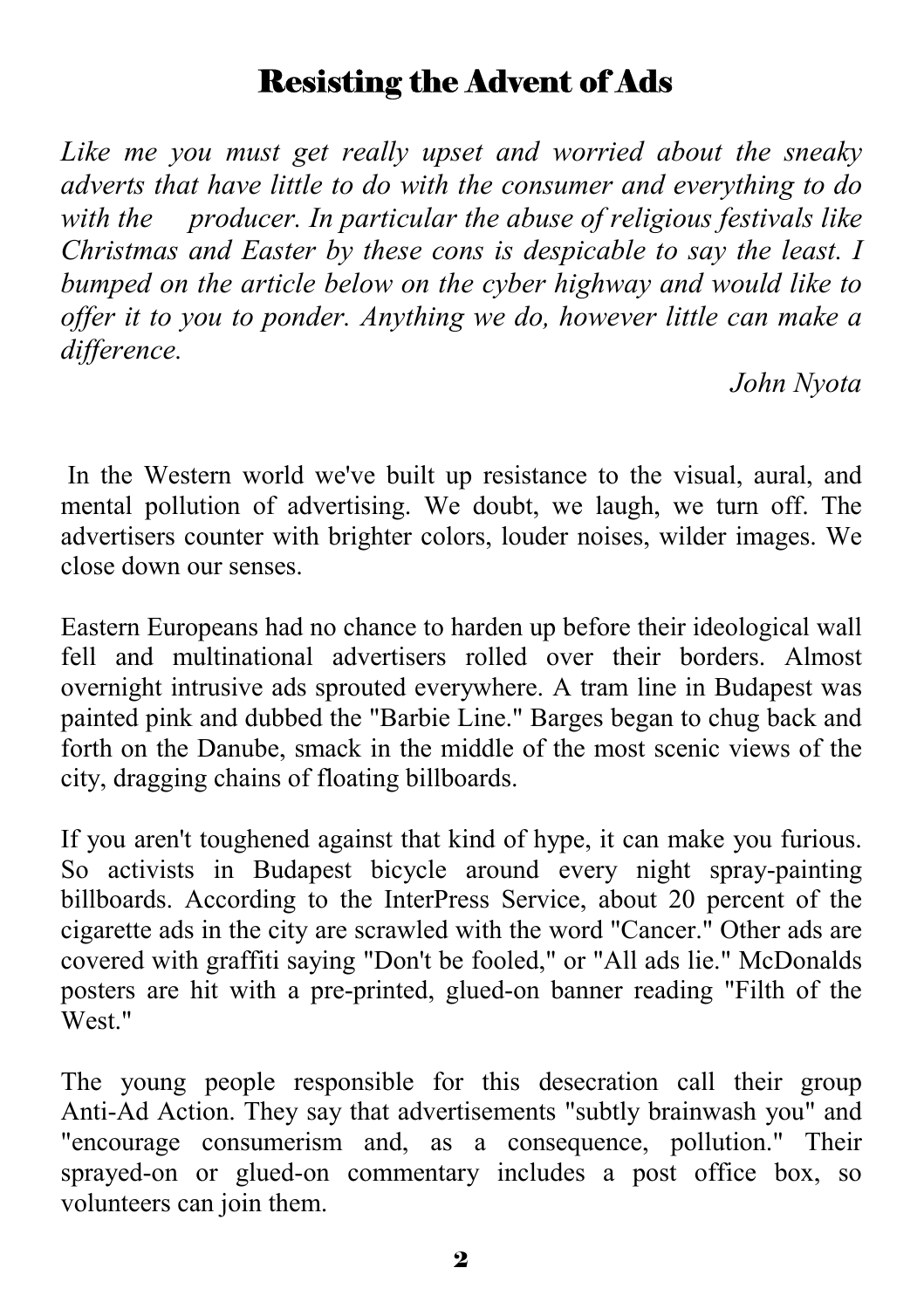Last February in the Czech Republic 6628 schools received a colorful leaflet, which read, "Dear parents, dear children, one of the main priorities of the Procter & Gamble company is sponsorship of education by supporting the school system. P&G, in cooperation with Apple computers, and under the patronage of the Ministry of Education, is organizing a competition with the name: School and Computer -- the Basis of Life." For a school to enter, each student must collect at least 10 coupons from P&G products -- more than that, if they want to win. The 20 schools collecting the most coupons per student will each receive five Apple computers.

Milan Caha, of the National Center for Environmental Education in Prague, calculates that the average price of products listed in the competition is 90 Czech crowns (Kc). Every student then would have to buy P&G products worth on average 900 Kc. If all schools participated, P&G would gross at least 3 billion Kc -- about 600 times the retail value of the prize computers.

A good, old-fashioned corporate scam, I thought, when I heard about it. I can remember scrambling for coupons as a child, on behalf of my school, my church, my Girl Scout troupe. But the National Center for Environmental Education, along with other environmental organizations, was less tolerant. It published an open letter to the Minister of Education. It is immoral to use the schools to promote products not related in any way to education, it said. It is even more immoral for the Ministry to promote the idea of consumption as the way to success.

Clearly these people have a long way to go before they become properly cynical consumers.

The Ministry of Education replied after a long delay, to affirm its support of the competition. Procter  $\&$  Gamble replied instantly. The company published a defense of its project and invited the environmentalists to its Prague office for a "discussion." In the meeting, Caha tells me, they were offered both carrots and sticks: "Couldn't your organization use a small contribution?" and "You'd better get some good lawyers."

P&G had prepared a letter for the protesters to sign, affirming the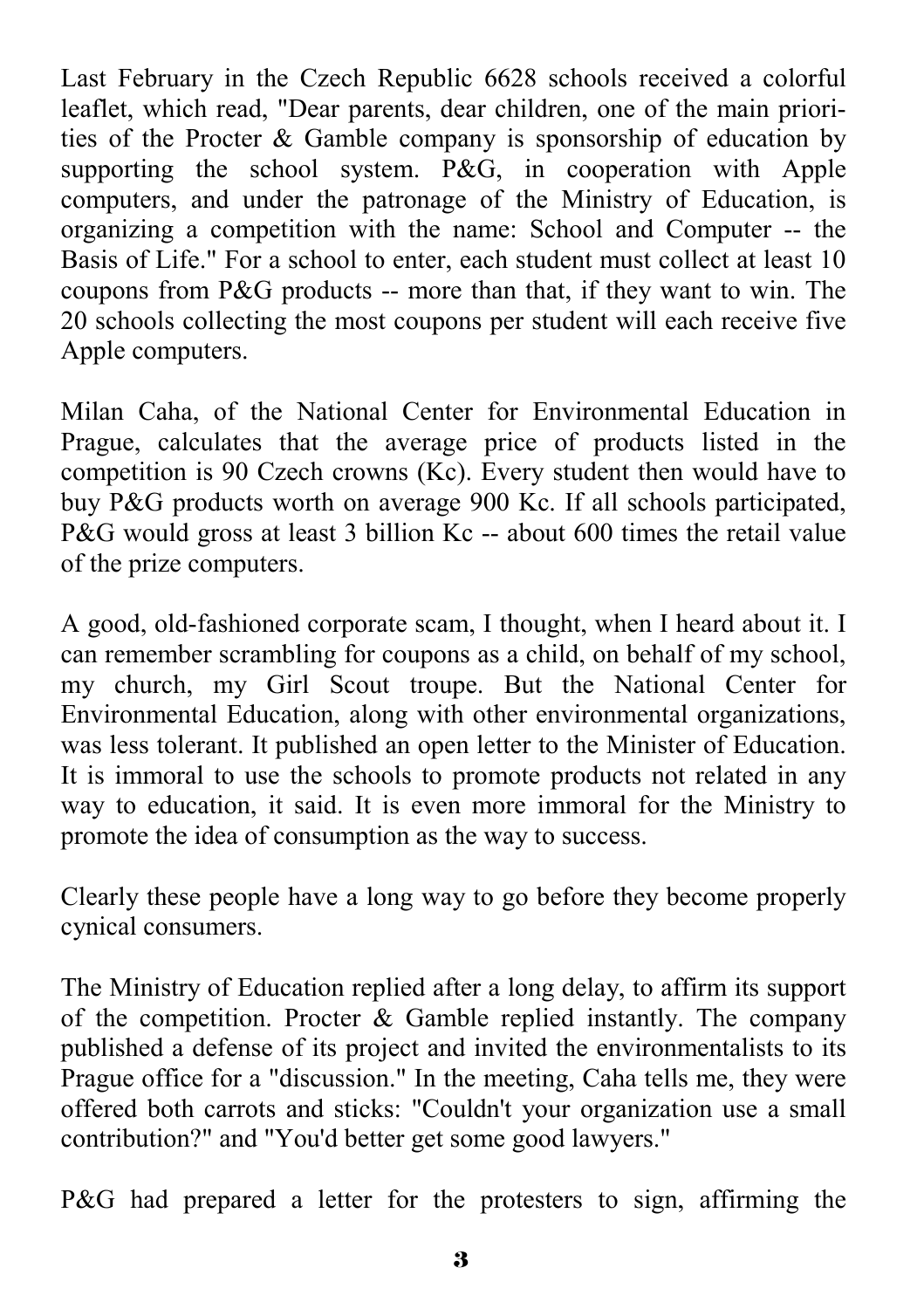environmentally friendly practices of the company and apologizing for the mistakes of their previous letter. They refused. A "fax war" followed. It continued, without producing any agreement, until the end of the school year.

Meanwhile the National Center for Environmental Education approached the schools with an alternative competition, entitled "Less Consumption -- Chance for Life." It suggested that teachers and students organize discussions about advertising, consumption, and environmental protection at the level of a school, a family, and an individual, and that they send their conclusions to the school management, parents, the Ministry of Education, and P&G, with copies to the National Center.

P&G never announced how many schools entered its competition, or who won. The National Center received letters from 62 schools.

Two teachers in Bezno reported: "We distributed materials about both competitions among the students, explaining to them the impact of P&G products on the environment. We let the students decide which competition to enter. Not one of our 176 students chose to participate in the competition promoting high consumption of the harmful products of P&G."

A sixth grade class from Hradec Kralove said: "Our class decided not to participate in the P&G competition. We don't like polluted water, sea, and air. We don't like that the forest around our town is dying. We would like to contribute to saving the Earth."

A teacher from Postolprty wrote to P&G: "We are sorry for your underestimation of the work and attitudes of teachers. The P&G leaflet, which came to our school, went directly into the box for used paper. Do you really think we are ignorant of environmental education?"

It's not easy to be a sophisticated modern consumer, but we're sending our experts over there. They'll learn.

*Donella H. Meadows* 

Donella H. Meadows is an adjunct professor of environmental studies at Dartmouth College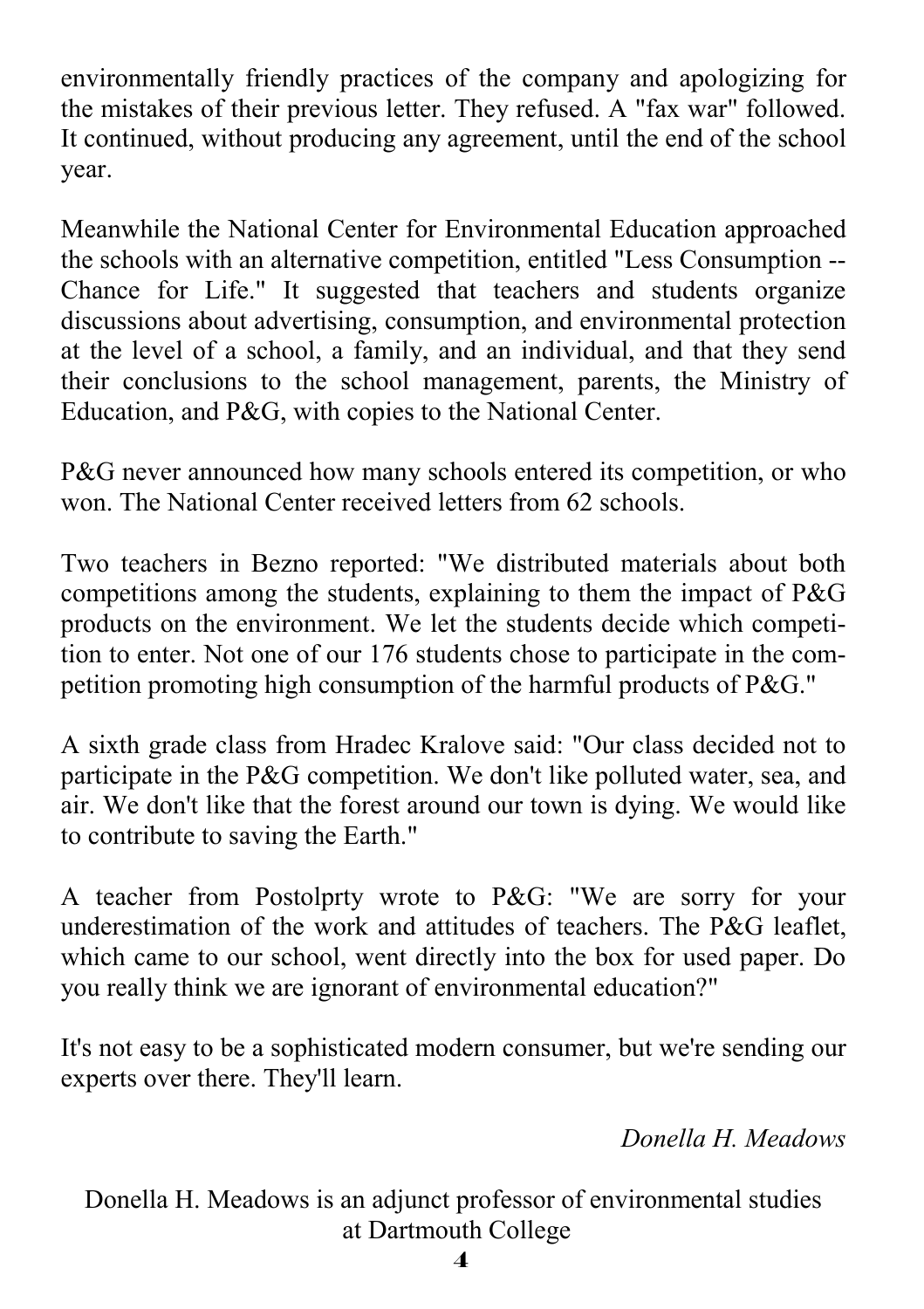#### THOUGHT OF THE MONTH - DECEMBER 2006



We are almost at the end of another year. It used to be older folk who felt that time passes quickly but this year I've heard more and more younger people making the same observation.

Traditionally the year's end is a time for looking back. Weather-wise it's been an

unusual year. I saw a lady sitting in the sun enjoying her packed lunch on a seat in a local park a week or so into November. Records have been broken throughout the year as far as weather has been concerned. But how has the year been for you personally? It's strange in a way that when we look back the past soon becomes blurred. We find it difficult to pin-point exactly when things happened unless they had a special importance for us.

But the year has been different for each one of us. We may have started new friendships which have started to grow. We've probably read a book we've enjoyed, seen a film or a play which has been of particular interest, had a holiday which was a high spot in our year. We may have experienced the trauma of bereavement and then known the loving support of family and friends which is so important at such times.

A whole mixture of things comes together to make our lives different and in the true sense of the word, unique. No two lives are exactly the same. There's an old adage, "Variety is the spice of life" and we know from our own experience how true that is. We take it for granted yet we should thank God for it. How dull life would be if every day was exactly the same! Some days are easy top cope with; others are just the opposite but as someone once said, "Lord, help me to remember there's nothing going to happen to me today that you and me together can't handle."

*Bill Cox* 

#### $-$  < 0 >  $-$ **LOOKING FOR DECORATIONS?**

The material, bows and flowers in glass vases, which were used at our wedding, are available to borrow if anyone wants them. I will keep them in our attic and put a note on the Flower cupboard in the Coffee Lounge to remind people. The contract of the contract of the contract of the Abby Herring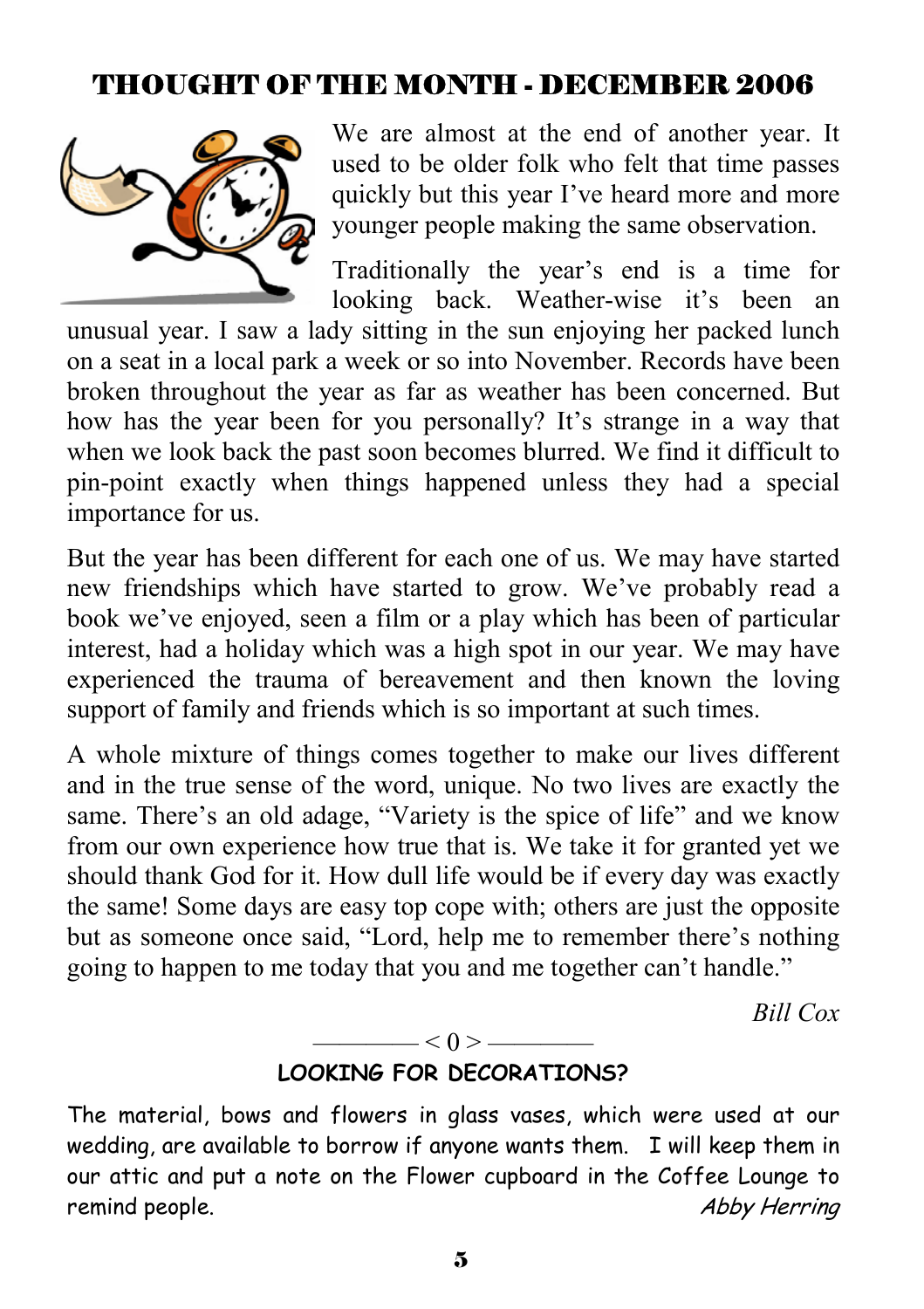### SUNDAY CLUB

There are two important dates for the Sunday Club. The first is **Sunday 3rd December** when we will be holding the annual Gift Service.This year gifts will be sent to Christian Care. All children are invited to bring a toy to the morning service to place under the Christmas tree. Although all toys will be much appreciated, particularly games, model kits, books etc for boys, we have been told that Christian Care has an abundance of soft toys so are not in great need of these.



The second important date is **Sunday 17th December** when the Sunday Club invites you to enjoy and reflect on their Christmas presentation to be performed during the morning service. This year there will be poetry, songs and Bible readings to remind us of the true meaning of Christmas.

We hope as many as possible will be able to join us on both  $3<sup>rd</sup>$  and  $17<sup>th</sup>$ **December.**

 *Janet Fernando*  (On behalf of the Sunday Club)



### CAROL SINGING



It's that time of the year that we serenade the commuters of Morden. Once again we will be raising money for the National Children's Home and would welcome as many people to come along and join in the singing of carols at Morden Underground Station. We will be meeting at the Station on Friday 15th and Tuesday 19th December and plan to

start singing at 5.00pm on both of these days.

So if you can spare an hour please come and join us, or if you use the station and hear us singing please put a donation in the bucket!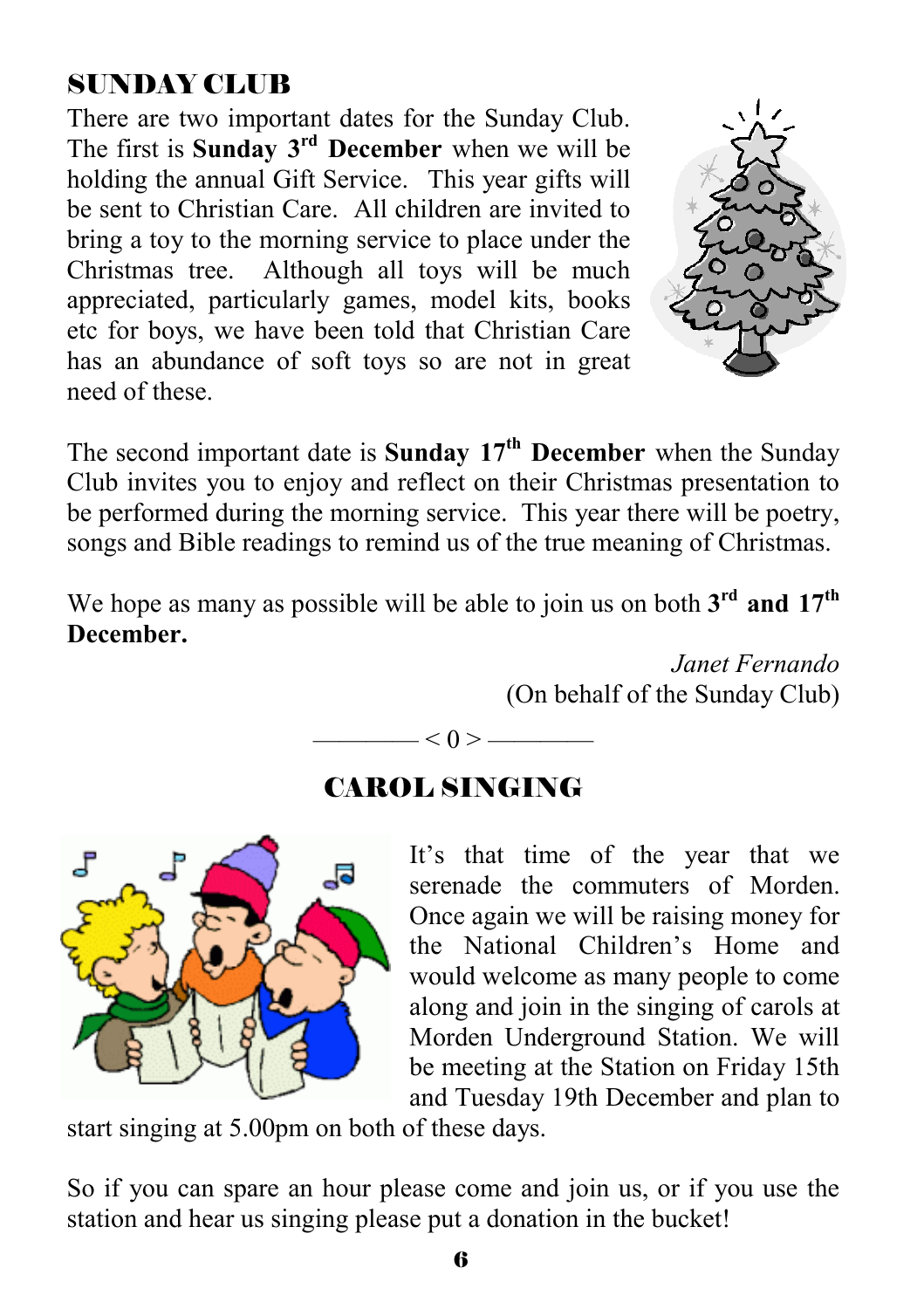**HRISTIAN** Δ R

F



#### *CHRISTMAS BEGINS…….*

*When the song of the angels is stilled And the star in the sky is gone When the kings and the princes are home And the shepherds are back with their flocks* 

*The work of Christmas begins: To find the lost* 

 *To heal the broken* 

 *To feed the hungry* 

 *To release the prisoner….* 

**Can you help the Christian Care Association to continue the 'work of Christmas' in 2007, our 40th anniversary year? The needs in Merton are many and varied:** 

*"I have been diagnosed with cancer and have to go into hospital. My son is in prison and I am so worried about him. Please visit us." Mr D My daughter has died suddenly. She was only 11 years old and her twin sister is distraught. Can you help us with the funeral arrangements?" Mr S "I am about to be evicted. Please speak for us and help us to find somewhere to go. Can you move our furniture? It will all be so disturbing for my handicapped son." Ms M "I am being evicted and have to go into B&B accommodation. I am pregnant and have no money to buy food. I need help badly." Ms A* 

**With your support we can run our office/contact centre and our furniture project, we can offer a family holiday and send young people to camps, we can run the children's party and outings for children and teenagers, we can deliver food parcels…..…above all we can offer a befriending service.** 

*If you can volunteer as a befriender, a driver or a receptionist, or if you can make a donation contact: Christian Care Association, Main Office, St. Barnabas' Community Centre, Thirsk Road, Mitcham, Surrey SM4 2BD Phone: 020 3044 0093 Email: christiancaremerton@gmail.com or contact Bert Hyde 020 8648 0302*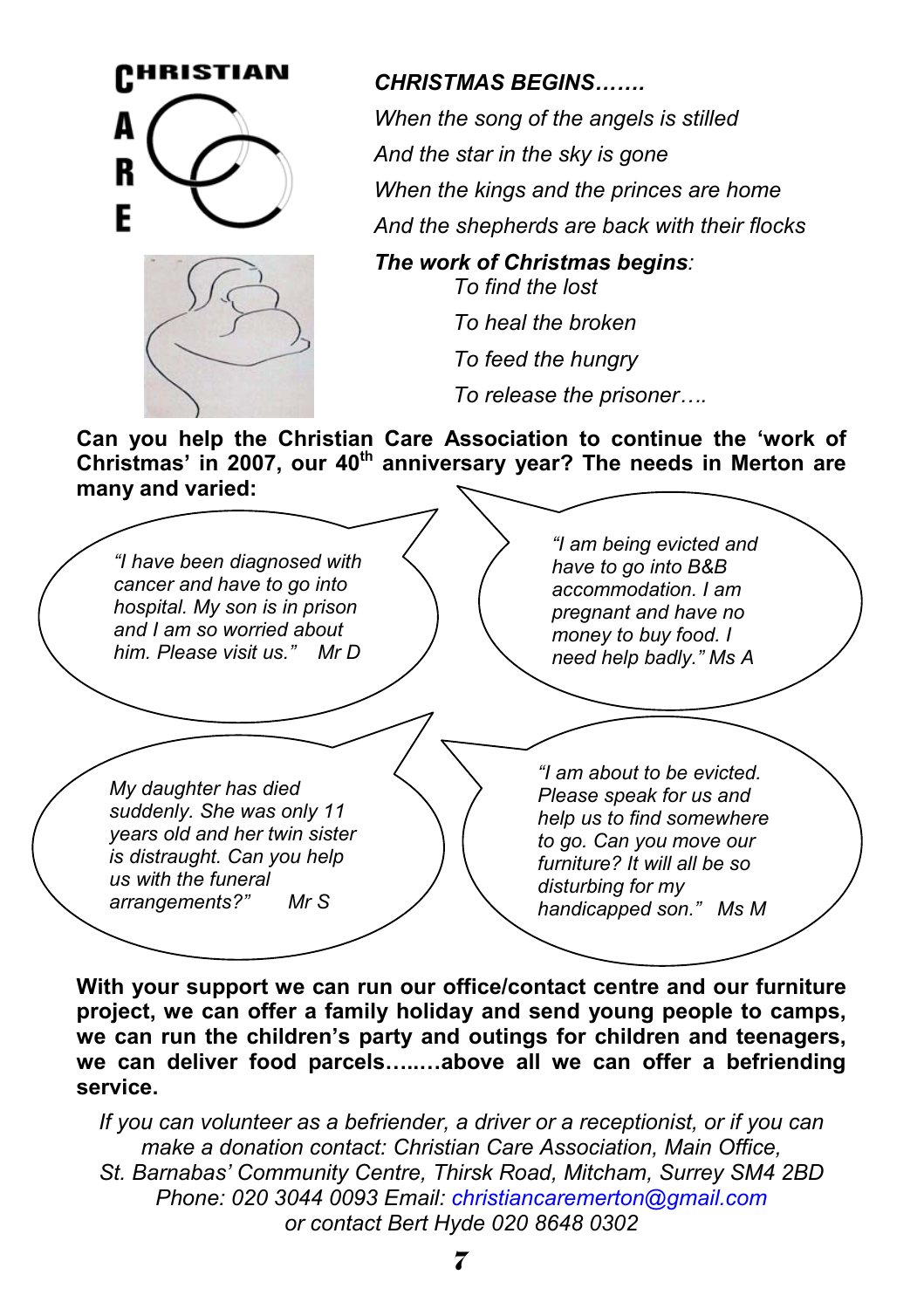#### THANK YOU!

Thank you! Such small words but they mean so much! I enclose the words of two of the letters that were sent to me from those who received donations in Ted's memory, thank you to everyone.

*Grace Ashwood* 

# *Crowhurst Christian Healing Centre*

 What kindness! What an encouragement your gift offering in memory of Ted gas been. That was so thoughtful of you, providing us with a real sense of God's powerful hand in all things.

 It is lovely to think that these monies are in Ted's memory. He meant so much to this place as this place did to him. It has been very exciting seeing renewal take place here over the past twelve months, building on what's gone before.

 In the meantime every Blessing to you and yours in this special time for you. I do hope we will see you again very soon. In the meantime my kindest regards and warmest appreciation with all our prayers,

In His name.

Sincerely

Peter McIntosh (Senior Chaplain)

### MCW Rafiki Trust

 I am writing to acknowledge, with grateful thanks, the cheques handed to me by Bruce Hamworth, manager of the Funeral Directors in Morden.

 What a splendid response in memory of Ted to a cause which he always supported in many different ways. This will enable us to continue to help orphaned and disadvantaged children in Kenya.

We do appreciate your request that donations in Ted's memory should be for this cause.

> With kind regards Yours sincerely John G Butland (Hon. Treasurer)

> > 8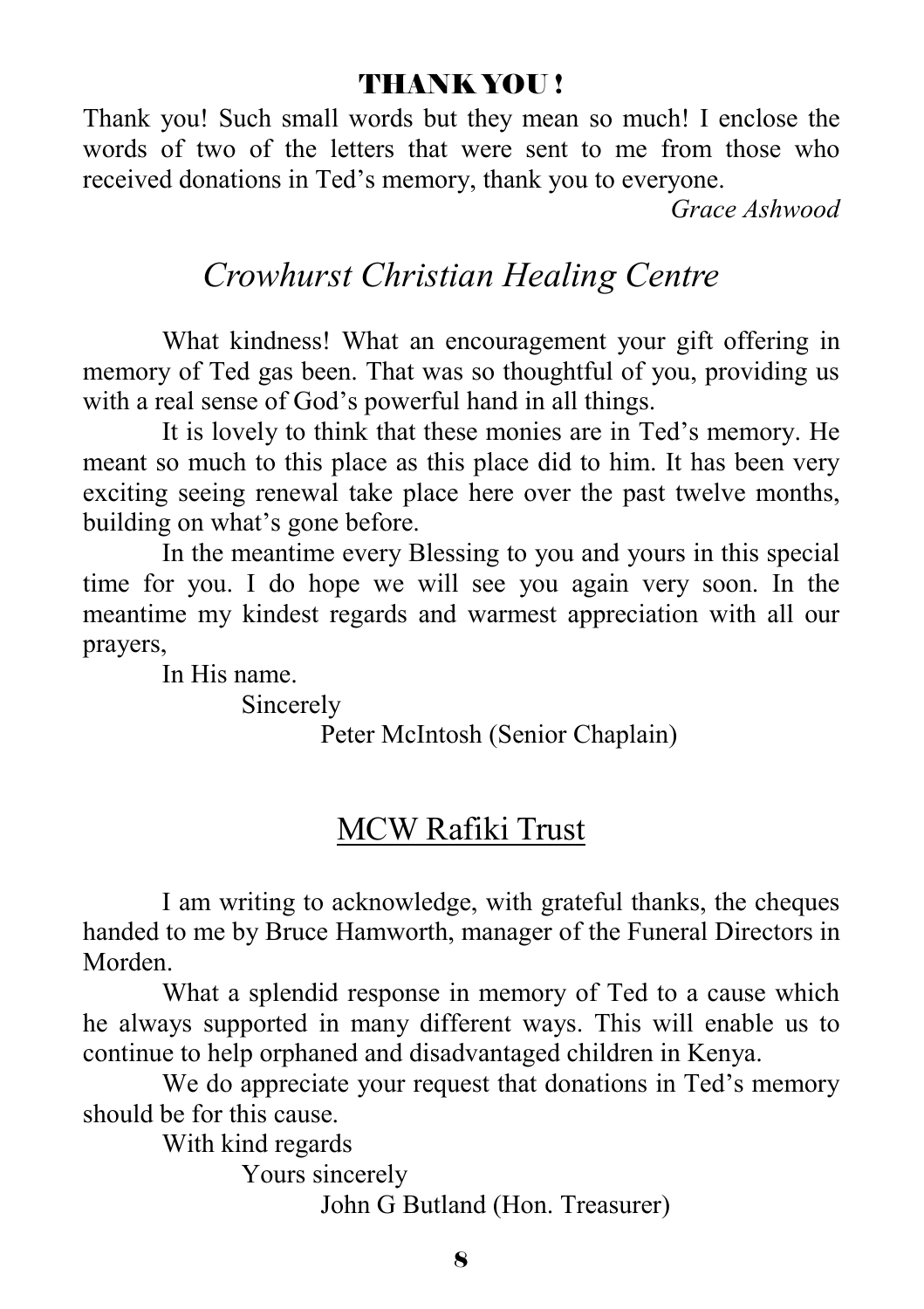

### NEW VISION STATEMENT

Yes, we have at last revisited our Mission Statement, last drawn up in 2000 and long overdue for a review. It is now a Vision Statement and based around the four easily remembered principles of **W**orship, **G**row, **S**erve and **S**hare, which are outlined below.

The Leadership Team presented it to Church Council last month and won approval to proceed with its implementation. This will mean looking at the way we currently do things, our current committees and our organisation in order to work out the best way to achieve our vision.

**Worship** by being a Christcentred community where everyone worships God through a variety of worship styles that are relevant to the needs of all people and the challenges of our times.

**Grow** by being a safe community that enables everyone to have a personal daily relationship with Jesus through worship, study and prayer as well as providing a place where everyone can reach their full potential, whether it is through performing arts, social gatherings or other activities or callings.

**Share** by being a safe hub of social and community life where an open and friendly welcome invites everyone to share in the excitement and challenge of the Christian journey in a loving and supportive environment; by providing good quality meeting facilities and community activities for different age groups; by exercising pastoral care to the housebound and those who come onto our premises for whatever reason; and by providing a quiet welcoming space for healing rest, reflection, renewal, meditation.

**Serve** by being a place where Christians growing in their faith are engaging in mission by looking beyond our walls and, working alongside other churches in the neighbourhood, opening our hearts and homes for people to share the love of God.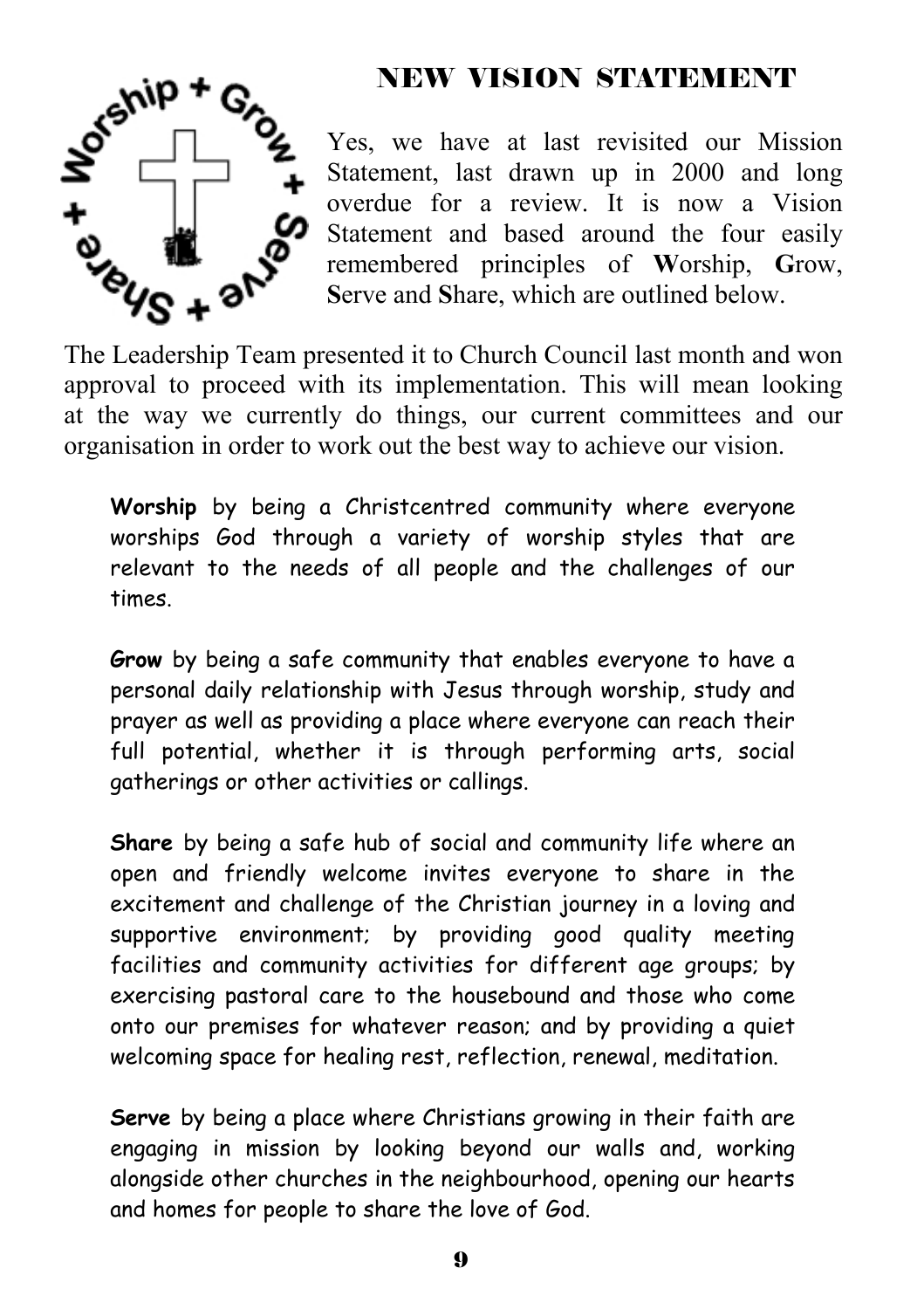#### MARTIN WAY METHODIST CHURCH



This Banner, which hangs in the church, was made for the  $church's$  70th Anniversary that was celebrated in 2004.

E a c h p a n e l represents one of the many things that go on within the Martin Way Methodist Church.

If you are interested in finding out more about any of the many activities or becoming involved in any of them just speak to one of the Stewards or John Nyota, our Minister.

Youth Clubs Sigma Sunday Club Frogs Club Platform  $10\frac{3}{4}$  Lunch Club Uniformed Organisations Church Worship Men's Supper Club The Monday Fellowship Midways House Groups Coffee and Chat Time for Prayer Church Music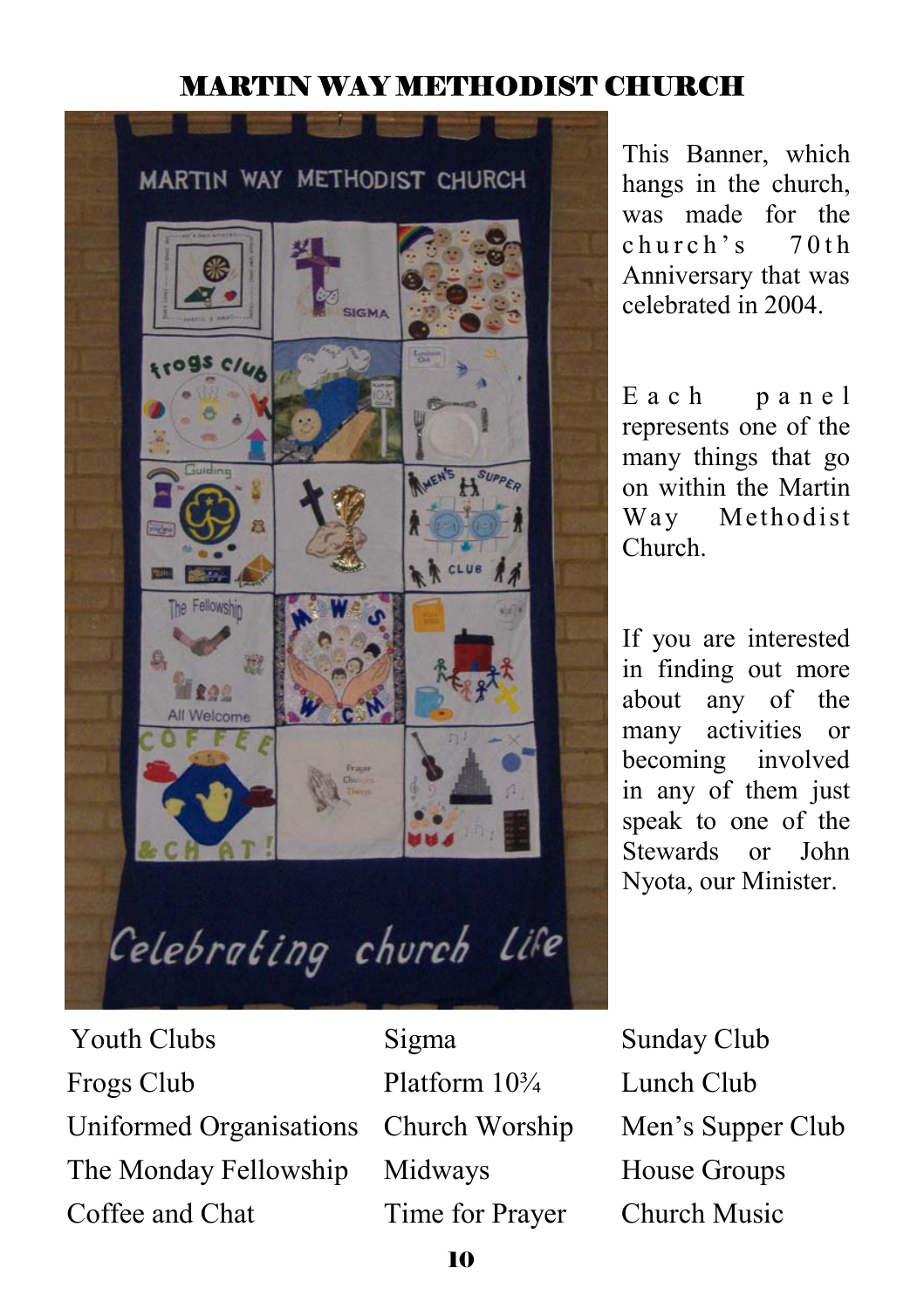### GREETINGS FROM DEVON!!



We have been it touch with lots of individuals, but we decided that this was the best way of thanking everyone for their gifts and good wishes when we moved. I'm sorry it has taken me so long to get organised! We really appreciated all the cards and messages. We have been very blessed to have such good friends and at the moment there's a big gap in our lives! In some ways it seems months since we left, but in others it feels like only yesterday. You are all very clear in

our minds and we miss Martin Way and the circuit hugely.

Thank you, too, for the totally unexpected gift of money! We have bought a large picnic table to go in the little courtyard at the side of our new house. It will have a little brass plaque on it saying, "from our friends in the Wimbledon Circuit" and we hope that in time, many of you will come and sit round it when you visit us. There was just



enough left from that to buy two music copies of the hymnbook which Kingsbridge Methodist Church uses – highly appropriate!

Thank you all very much indeed.

The unpacking and sorting is steadily going on! Moving three houses into one has been no joke and we have a garage full of furniture and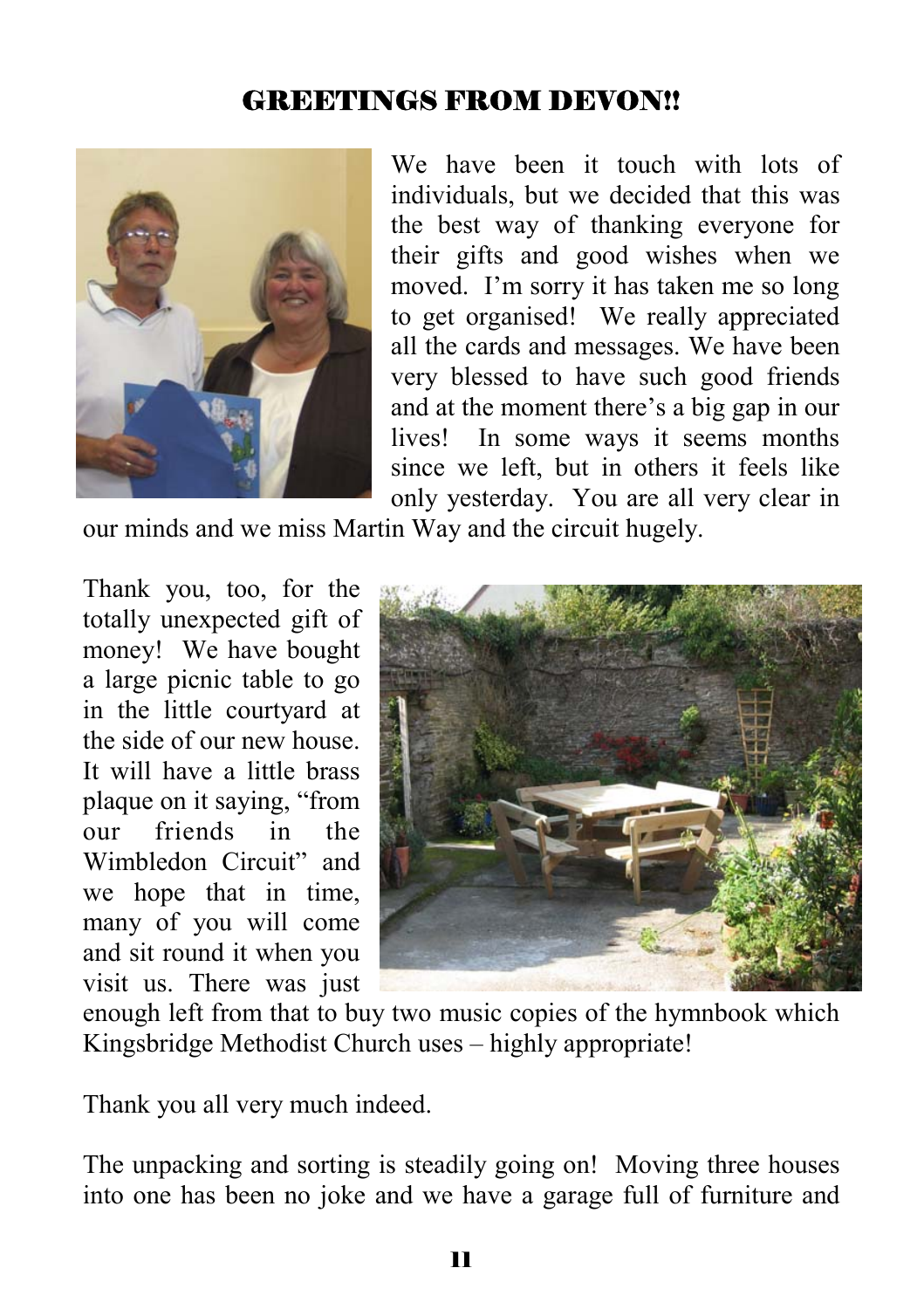boxes with nowhere to go! Unfortunately our house in Raby Road has not yet sold - we are in a chain which is completely stuck! – so we have been unable to begin any extensions to the house here. Consequently we are still rather on top of each other, but the rooms we have in use are fine and Mum and Auntie Bet are finding their way around!

 The position of the house is a real bonus and the views across the surrounding country are spectacular! We have a very big garden and are hoping to grow vegetables and fruit bushes. Bob's returning to his agricultural roots!!! The garden includes a fenced paddock, which currently hosts our neighbour's sheep and since we've been here we've been left in charge twice and had a steep learning curve! We are now shepherd and shepherdess in training !!! We are also looking after three pet chickens and persuading Basil that they are not tasty pigeons! We can now reply to John's "How are your chickens?" greeting with experience and understanding!!

 We have been made very welcome at Kingsbridge Methodist Church, which is an active community. There are a lot of things going on here but the age profile is very different to Martin Way and Sunday Worship is very formal. The range of music is limited and we miss the spontaneity and responsiveness we enjoyed at Martin Way. However, they have recently introduced a café worship slot once a month and the children are involved in leading worship about every six weeks. Both these occasions have a more relaxed feel to them. The circuit consists of Kingsbridge, which has a large membership, and several small village congregations. We have one minister and a pastoral assistant who is actually an ordained minister of the Congregational Church. They are a good team! There also seem to be a good number of local preachers, but we have yet to go to a meeting. We have asked to be left off the plan until after Christmas.

 We thought we knew the area well, but we're finding lots of new places to go to and it is much easier without a town full of holiday-makers. Now I know how the locals felt about us! The main road across Kingsbridge has been closed for engineering works (3 men with spades and a small mechanical digger!!) for several weeks so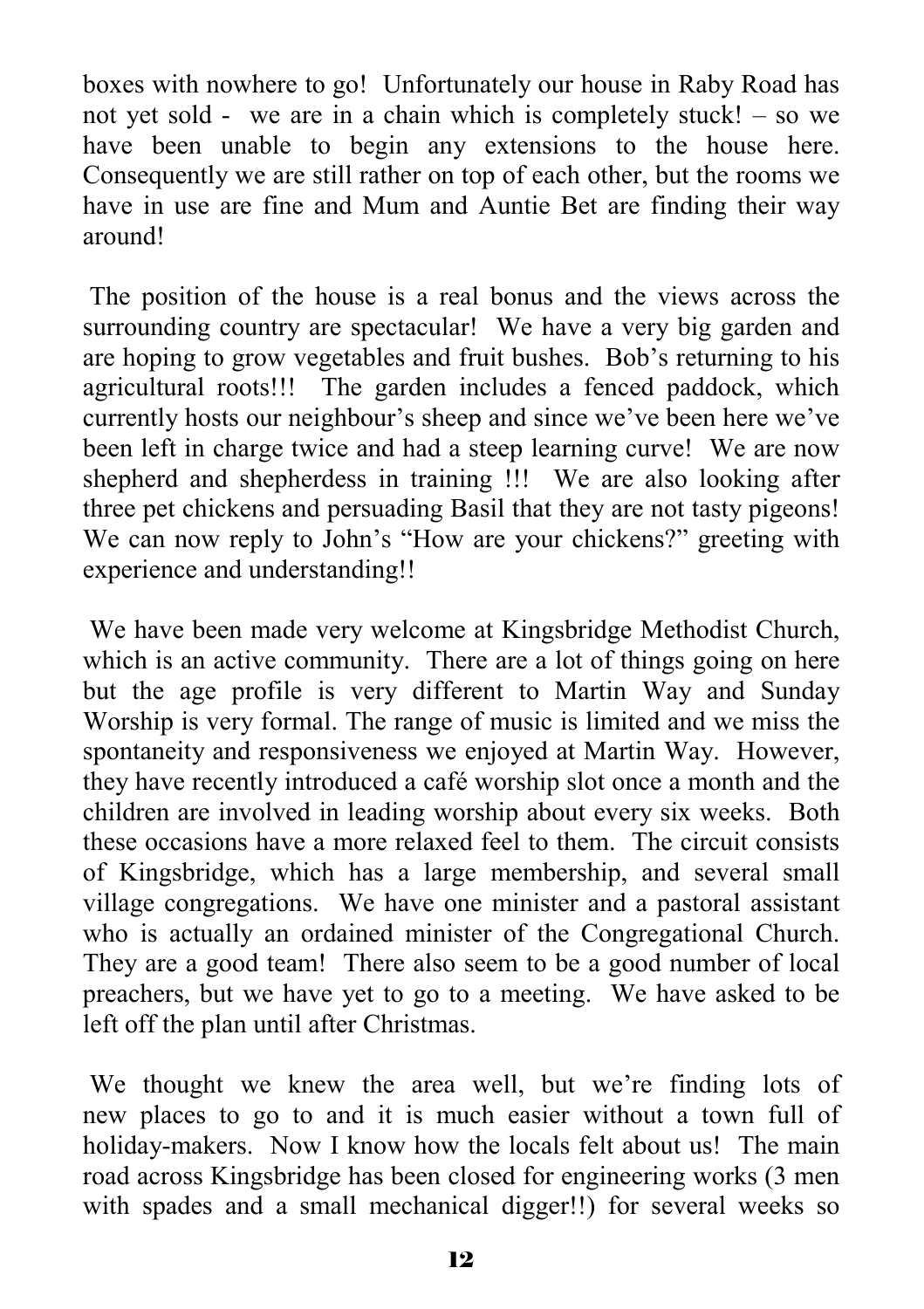we've found all sorts of different routes we should never otherwise have discovered. It's a very beautiful place to be.

 We do hope that anyone who is anywhere near will call and see us. We welcome visitors at any time. Until we have done some extensions we can't really offer accommodation, but can offer food and a lovely view! As I said at our farewell service, whatever we were able to give to Martin Way, Martin Way has given back to us many times over and we really miss everyone. If you can't come and see us, send us your news by e-mail or letter. We will reply!

Thank you again for all your love, support and prayers.

 Blessings, Bob and Janet

**Churches Together in Merton Park**

 $< 0 > \underline{\hspace{2cm}}$ 

The Week of Prayer for Christian Unity 18<sup>th</sup> to  $25<sup>th</sup>$  January 2007

The main Service will be held on Sunday  $21<sup>st</sup>$ January at St Mary the Virgin at 6.30pm

There will be a Prayer Service at each of the four other churches in the area throughout the week.

Please make a note of the times and venues in your diaries.

18<sup>th</sup> January at Merton Park Baptist Church in the afternoon (time to be confirmed)

19<sup>th</sup> January at St John Fisher RC Church at 8pm,

 **23rd January at Martin Way Methodist Church at 8pm** 

25th January at St James Merton at 8pm

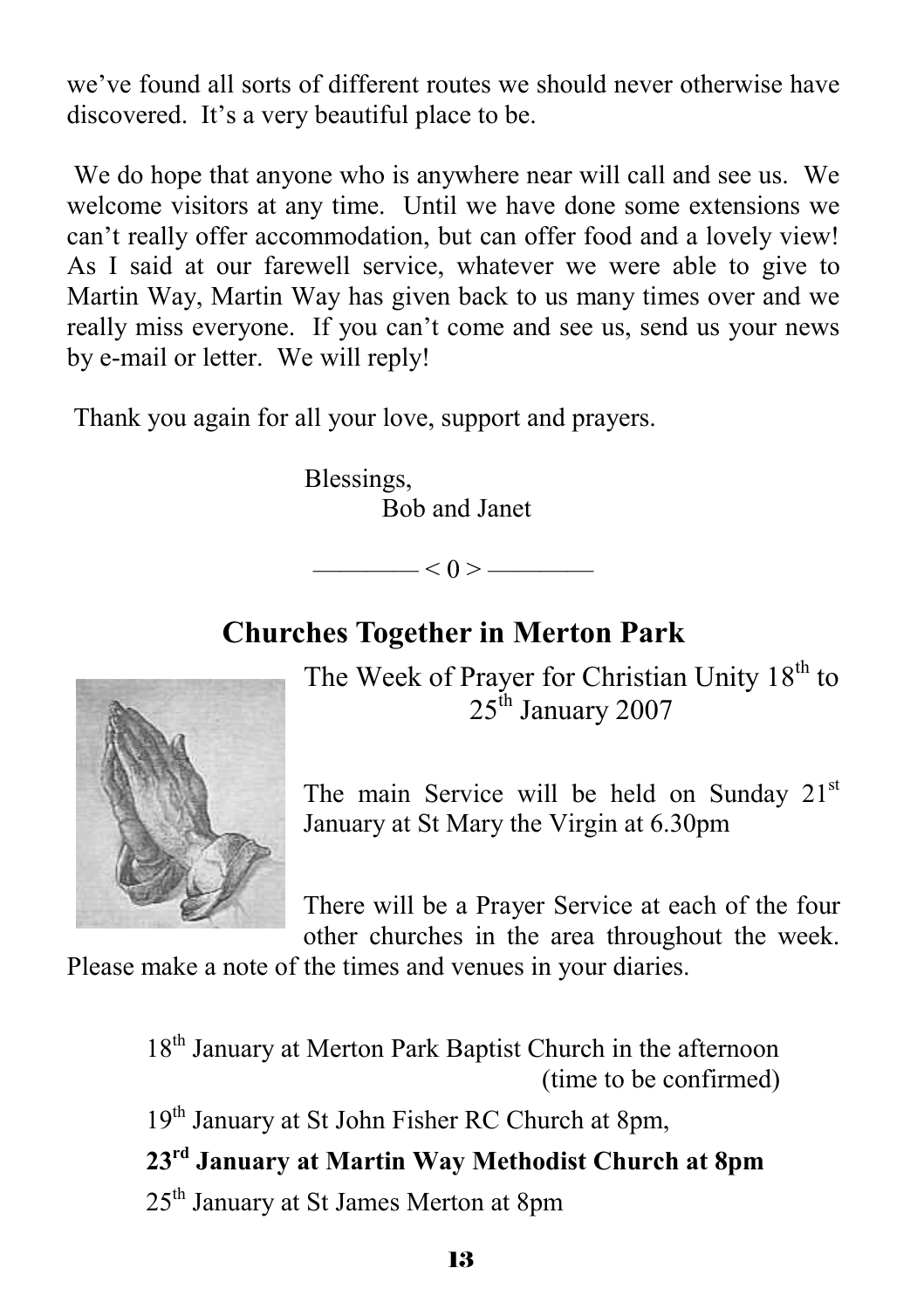#### PUZZLE CORNER

# 12 Days of Christmas Word Search

| D            | S | Ι        | V         | E         | A           | G                     | N             | L           | E             | Ι.            | T            | P           | E             | I            | E             | E            | R            | H           | E             | N        | R         | N            | R                         |
|--------------|---|----------|-----------|-----------|-------------|-----------------------|---------------|-------------|---------------|---------------|--------------|-------------|---------------|--------------|---------------|--------------|--------------|-------------|---------------|----------|-----------|--------------|---------------------------|
| G            | S | G        | S         | E         | L           | R                     | Y             | E           | Ε             | A             | ${\bf S}$    | G           | ${\bf S}$     | G            | Ε             | $\bf{I}$     | $\mathbf T$  | D           | L             | N        | N         | N            | E                         |
| S            | U | R        | S         | N         | I           | P                     | E             | A           | R             | T             | R            | E           | E             | ${\bf S}$    | R             | G            | E            | $\bf{I}$    | $\bf{I}$      | D        | ${\bf S}$ | S            | E                         |
| М            | A | Y        | R         | Ι         | N           | B                     | $\bf{I}$      | G           | P             | R             | E            | H           | N             | E            | S             | V            | D            | E           | $\bf{I}$      | S        | V         | D            | E                         |
| G            | G | S        | B         | Ι         | U           | E                     | $\bf{I}$      | $\Omega$    | L             | N             | D            | G           | T             | D            | S             | $\mathbf{P}$ | U            | $\bf{I}$    | R             | N        | D         | О            | $\Omega$                  |
| I            | S | E        | Ι.        | R         | W           | S                     | L             | R           | Ε             | $\mathcal{C}$ | T            | H           | R             | $\mathbf{O}$ | N             | E            | P            | T           | R             | T        | N         | S            | L                         |
| A            | S | N        | A         | T         | A           | U                     | D             | S           | B             | G             | G            | I           | K             | G            | N             | S            | $\mathbf{A}$ | P           | K             | T        | R         | P            | $\ensuremath{\mathrm{T}}$ |
| R            | R | L        | A         | L         | S           | D                     | R             | R           | U             | P             | B            | I           | S             | S            | E             | A            | E            | L           | M             | Н        | R         | A            | N                         |
| N            | R | R        | U         | P         | V           | G                     | G             | G           | O             | G             | G            | S           | R             | N            | N             | P            | L            | R           | A             | P        | G         | A            | E                         |
| Е            | D | S        | R         | S         | R           | U                     | М             | R           | N             | G             | W            | N           | R             | G            | G             | E            | N            | $\bf{I}$    | E             | Y        | R         | R            | $\mathbf{P}$              |
| E            | T | L        | S         | S         | S           | Ε                     | A             | $\mathbf I$ | M             | U             | N            | P           | $\mathbf I$   | N            | $\bf{I}$      | H            | H            | K           | E             | L        | I         | L            | A                         |
| I            | W | Е        | N         | P         | Ι           | R                     | L             | G           | G             | A             | R            | Ι.          | Ι.            | P            | R             | L            | $\mathbf I$  | Η           | G             | E        | L         | N            | L                         |
| Н            | E | N        | G         | U         | I           | L                     | M             | $\Omega$    | N             | S             | $\bf{I}$     | M           | M             | S            | $\bf{I}$      | G            | L            | H           | $\mathcal{C}$ | Ι        | R         | P            | G                         |
| E            | L | $\bf{I}$ | Ι.        | N         | A           | N                     | L             | B           | E             | Ι             | M            | D           | C             | M            | N             | P            | $\bf{I}$     | $\mathbf I$ | M             | N        | F         | P            | G                         |
| U            | V | A        | E         | C         | $\mathbf I$ | D                     | T             | V           | $\mathbf I$   | U             | $\, {\bf p}$ | $\mathbf M$ | ${\bf S}$     | $\mathbf N$  | $\mathbf I$   | $\mathbf{P}$ | ${\bf S}$    | E           | A             | E        | E         | G            | M                         |
| G            | E | L        | A         | $\bf I$   | R           | $\mathcal{C}$         | $\mathcal{O}$ | A           | R             | N             | P            | A           | R             | A            | $\mathcal{C}$ | W            | N            | R           | L             | A        | R         | R            | R                         |
| N            | D | S        | N         | Ι         | A           | D                     | N             | D           | N             | E             | S            | R           | $\mathbf E$   | F            | M             | P            | ${\bf S}$    | R           | E             | S        | R         | F            | F                         |
| A            | A | I        | N         | P         | E           | E                     | S             | A           | $\mathcal{C}$ | A             | L            | Е           | L             | L            | N             | $\bf{I}$     | $\bf{I}$     | A           | W             | P        | Y         | $\mathbf{I}$ | E                         |
| $\mathbf{P}$ | Y | G        | Ι         | L         | I           | R                     | $\bf{I}$      | ${\bf S}$   | D             | E             | $\bf{I}$     | S           | G             | A            | A             | $\mathbf I$  | L            | D           | S             | R        | Ι         | A            | I                         |
| D            | S | D        | T         | S         | E           | $\boldsymbol{\rm{A}}$ | E             | M           | Y             | S             | Е            | D           | 0             | E            | $\bf{I}$      | S            | A            | K           | G             | N        | P         | P            | D                         |
| S            | O | R        | Н         | M         | D           | H                     | $\bf{I}$      | R           | $\, {\bf P}$  | V             | E            | A           | $\mathbf{I}$  | N            | N             | L            | D            | $\mathbf S$ | $\mathbf I$   | N        | A         | N            | $\mathbf S$               |
| Ι.           | U | R        | M         | G         | P           | Ι.                    | D             | R           | O             | L             | M            | Ι.          | N             | Ι.           | G             | M            | R            | R           | L             | N        | T         | W            | I                         |
| T            | P | U        | A         | S         | S           | S                     | A             | A           | D             | N             | R            | G           | D             | E            | R             | E            | G            | R           | 0             | A        | G         | $\bf{I}$     | S                         |
| S            | R | I        | A         | S         | E           | S                     | C             | Н           | R             | Ι             | S            | T           | M             | A            | S             | G            | P            | M           | G             | L        | N         | L            | $\bf{I}$                  |
| D            | E | L        | ${\bf S}$ | ${\bf S}$ | M           | $\Omega$              | $\mathbf{A}$  | R D         |               | L             | E            | G           | $\mathcal{C}$ | $\mathbf R$  | $\mathbf{L}$  | $\mathbf{L}$ |              | E W K       |               | $\bf{I}$ | R         | $\mathbf{I}$ | N                         |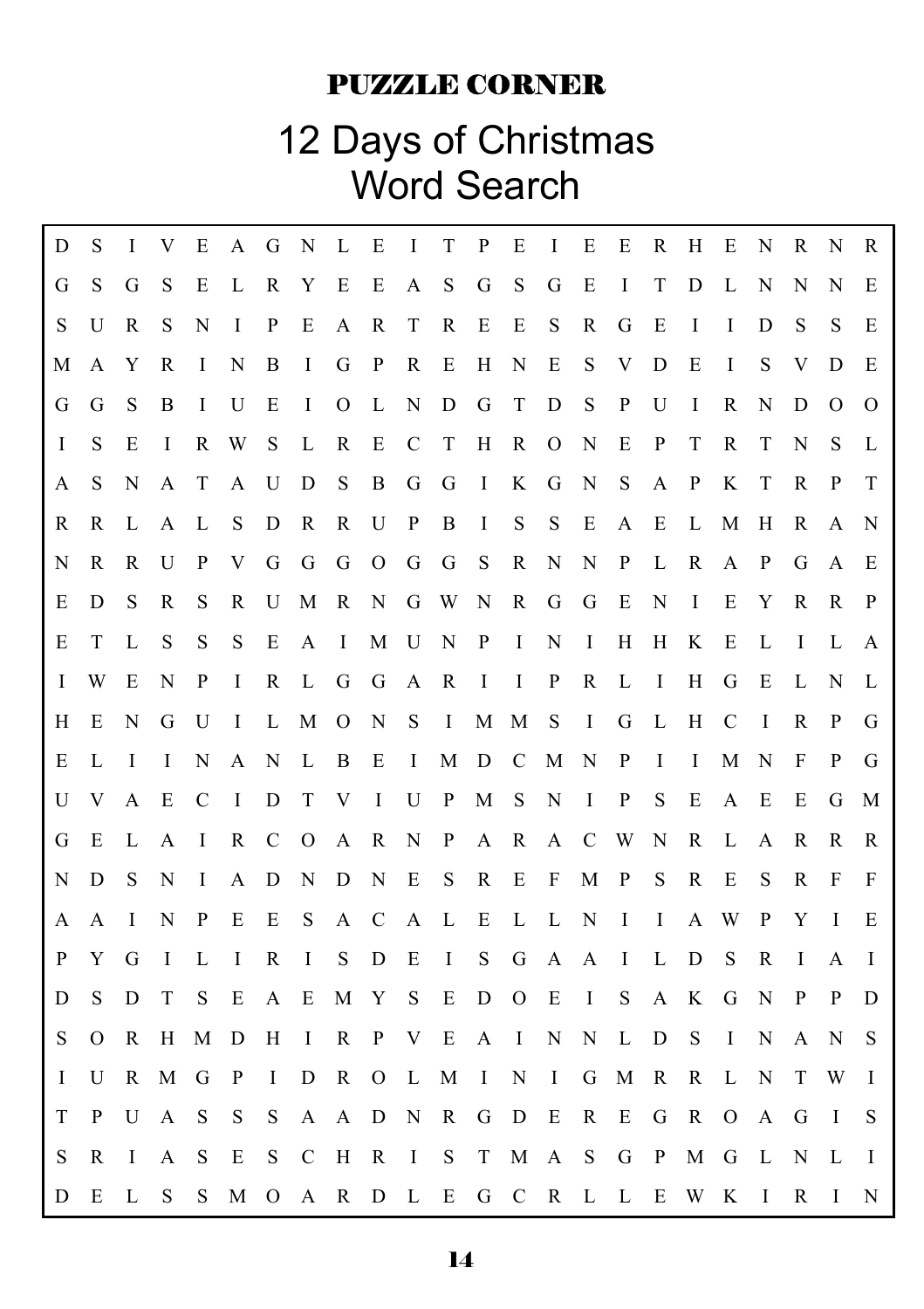### The Twelve Days of Christmas!

The Twelve Days of Christmas start with Christmas Day and finish with the eve of Epiphany on 5th January. The Twelve Days of Christmas song dates back to English origins in the sixteenth century although the music is reputed to be French.

The first publication date for The Twelve Days of Christmas was 1780. Each of the The Twelve Days of Christmas has a religious significance and are symbolised following the lyrics of The Twelve Days of Christmas.

 One True Love refers to God Two Turtle Doves refers to the Old and New Testaments Three French Hens refers to Faith, Hope and Charity, the Theological Virtues Four Calling Birds refers to the Four Gospels and/or the Four Evangelists Five Gold Rings refers to the first Five Books of the Old Testament, the "Pentateuch", which gives the history of man's fall from grace. Six Geese A-laying refers to the six days of creation Seven Swans A-swimming refers to the seven gifts of the Holy Spirit, the seven sacraments Eight Maids A-milking refers to the eight beatitudes Nine Ladies Dancing refers to the nine Fruits of the Holy Spirit Ten Lords A-leaping refers to the ten commandments Eleven Pipers Piping refers to the eleven faithful apostles Twelve Drummers Drumming refers to the twelve points of doctrine in the Apostle's Creed

Try and find the following words from the song in the grid opposite.

| partridge     | geese a-laying   | pipers piping     |
|---------------|------------------|-------------------|
| turtle doves  | swans a-swimming | drummers drumming |
| french hens   | maids a-milking  | pear tree         |
| calling birds | ladies dancing   | twelve days       |
| gold rings    | lords a-leaping  | christmas         |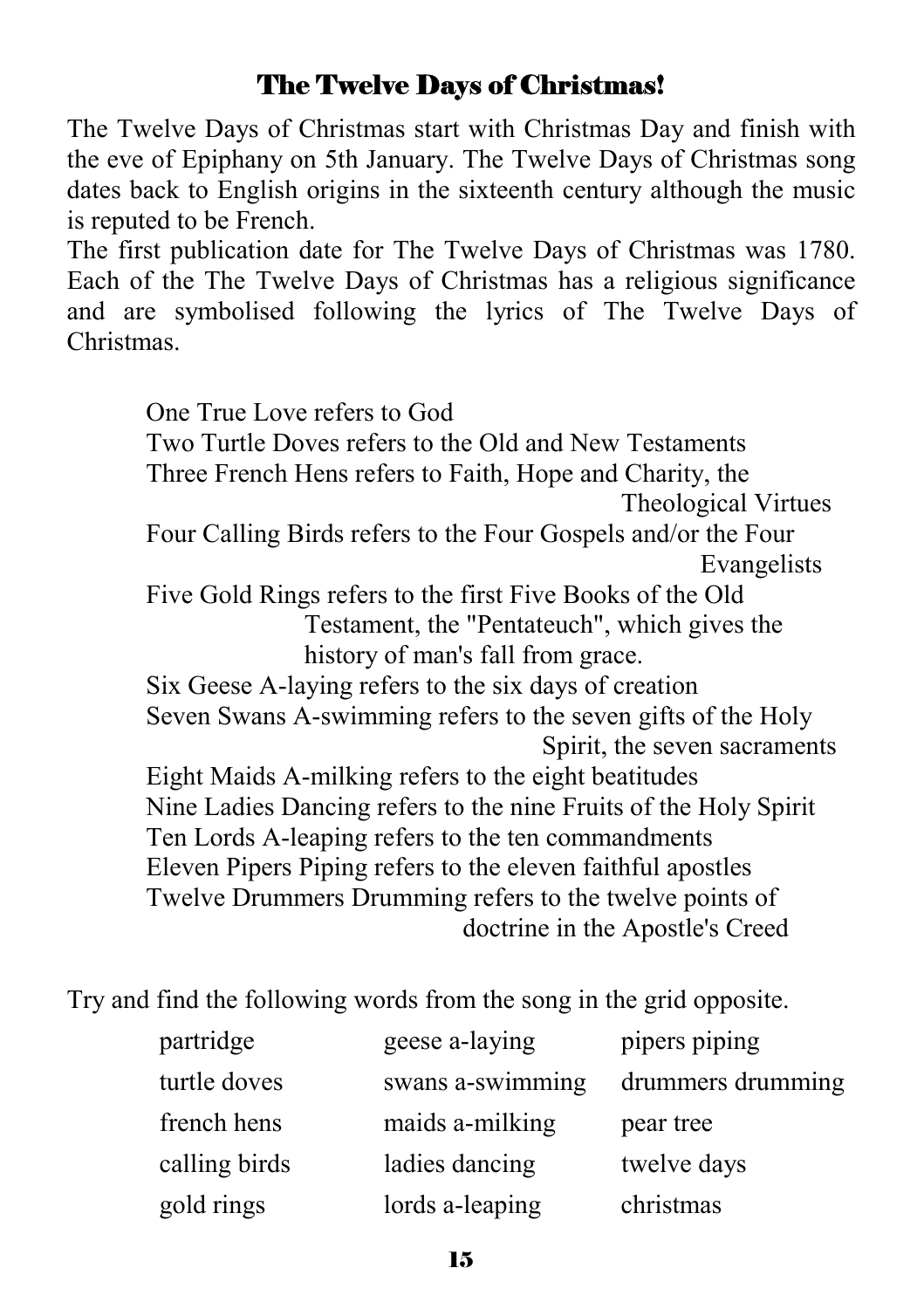On our return from our Greek holiday we brought the following words entitled the Paradox of Time back with us. They have been written by our friend Julia, an Australian-Greek lady, who has been going through troubled times. Her English-speaking friend, Eleanor, perfected her grammar. We just wanted to share them with you, for Julia's "thoughts" have become the very meaningful words now printed below.

*Derek & Mary Heaton* 

#### **THE PARADOX OF TIME**

The paradox of time in history is that we:

Have taller buildings, but shorter tempers Wider highways but narrower viewpoints We spend more, but have less We buy more but enjoy it less

We have bigger houses and smaller families Bigger churches and smaller congregations A multitude of prayers but very little faith A blessed life but lack of gratitude A loving God for our blemished hearts

We have more conveniences but less time We have more degrees but less sense Moore knowledge but less judgement More experts but more problems More medicine but less healthiness

We have multiplied our possessions But reduced our values We talk too much, love to seldom and hate too often We've learned how to make a living but not a life We've added years to life, not life to years

We've been all the way to the moon and back But we have trouble crossing the road to meet a new neighbour We've conquered outer space but not inner space We've split the atom but not our prejudice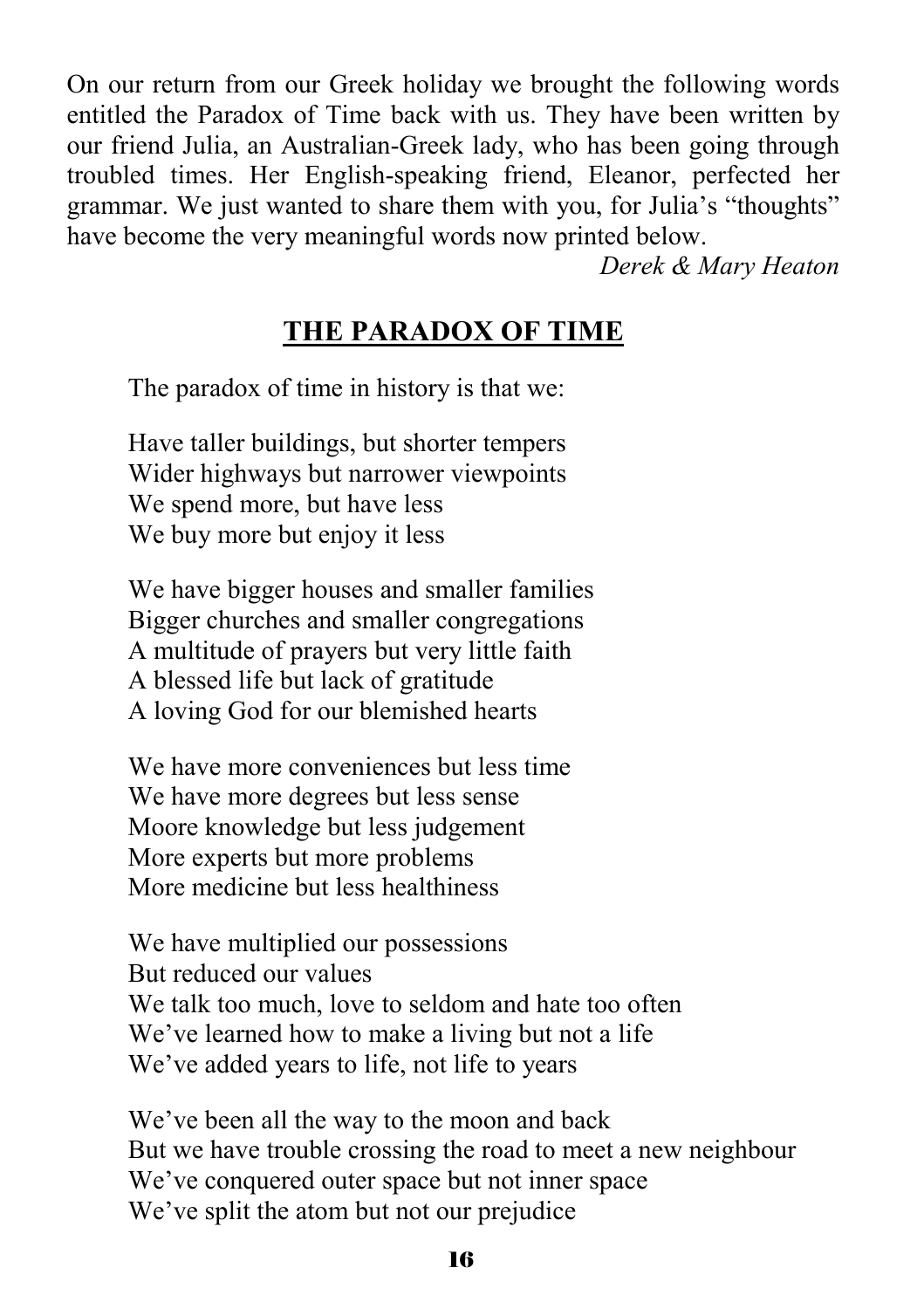We have higher incomes, but lower morals We've become long on quantity but short on quality

These are the times of tall men and short characters Steep profits and shallow relationships More leisure but less fun More kinds of food but less nutrition These are the days of two incomes but more divorces

It is a time when there's so much in the window And nothing in the stock room A time when technology can bring this letter to you And a time when you can choose to make a difference Or just press delete!!!

### THOUGHT OF THE MONTH - JANUARY 2007

—— $<$  0 > ——

Six years ago there was great excitement about a new millennium beginning. Generally speaking things have not gone well throughout the world since then. We may even wish that we could turn the clock back and start the new century all over again, but life is not like that. We have to live with the mistakes we have made and, hopefully, learn from them.

But what has 2007 in store for us? We just don't know, do we? By the very nature of things we have to plan ahead but when we do so we should add consciously or subconsciously, "God willing." We have to plan holidays well in advance but we can not guarantee that something won't crop up to prevent us taking that holiday. God has wisely decreed that we can not see to far ahead and it's just as well that we can't. The older we get, the more we realize that we can only live one day at a time and we must make the best we can of it.



The thought with which we ended last year is just as applicable as we begin the new year - "Lord, help me to remember that there's nothing going to happen to me today that you and me together can't handle."

God bless you in the year ahead.

*Bill Cox*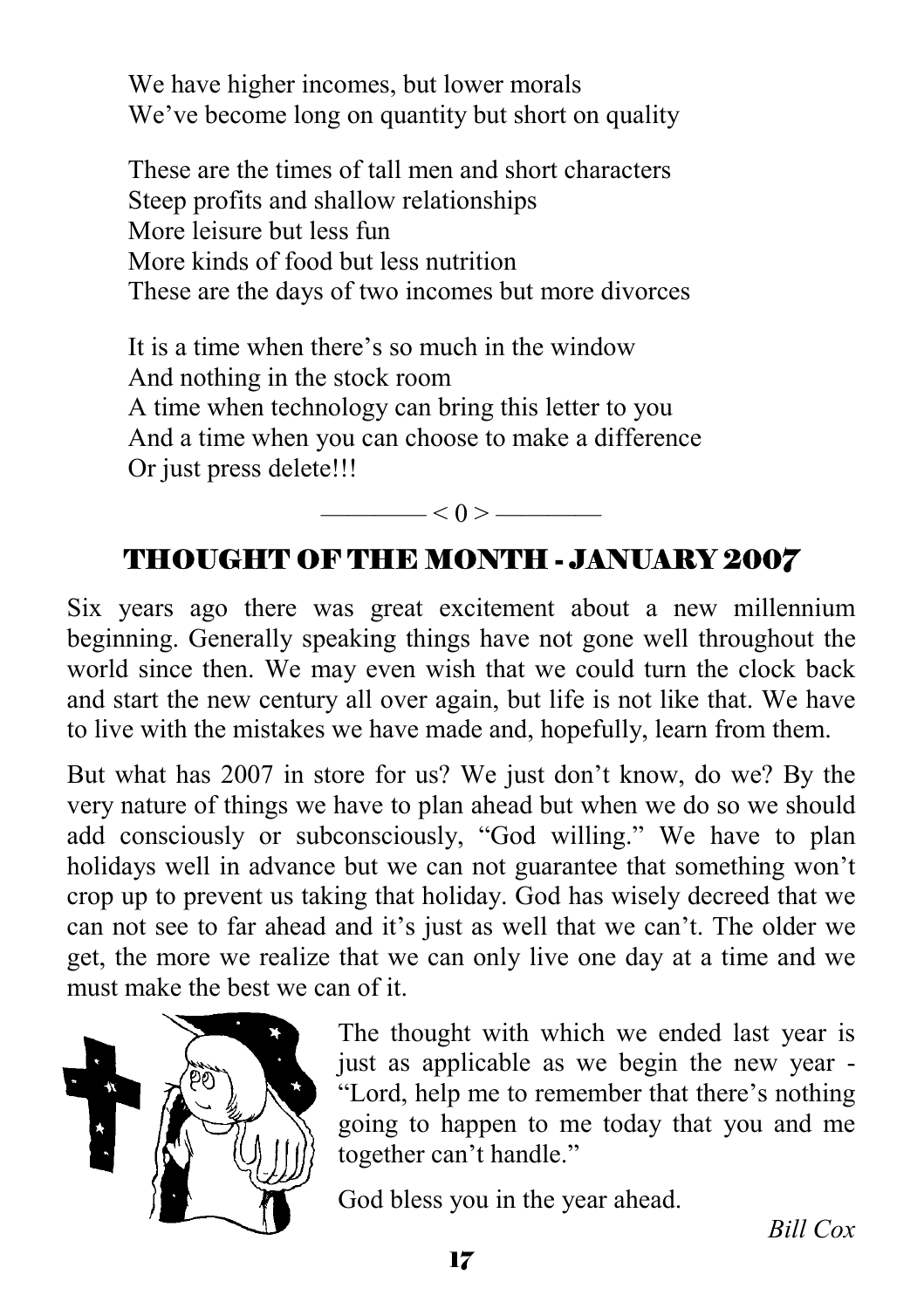



| Sun      | 3              | 10.30 am           | All Age Worship led by Rev John Nyota<br>incorporating Toy and Gift Service       |
|----------|----------------|--------------------|-----------------------------------------------------------------------------------|
|          |                | $6.30 \text{ pm}$  | Communion Service led by Rev Faith Nyota                                          |
| Mon      | $\overline{4}$ | 2.45 pm            | Fellowship                                                                        |
| Tue      | 5              | $10-12$ noon       | Coffee and Chat                                                                   |
|          |                | $8.00 \text{ pm}$  | Time for Prayer                                                                   |
| Fri      | 8              | $12.30 \text{ pm}$ | Luncheon Club - Christmas Meal                                                    |
| Sun      | 10             | 10.30 am           | Communion Service led by Rev Michael Meech                                        |
| Mon 11   |                | 2.45 pm            | Fellowship - Bill Cox                                                             |
|          |                | 8.00pm             | Taizé Christmas 'Shared Meal'                                                     |
|          |                | Tue 12 10-12 noon  | Coffee and Chat                                                                   |
|          |                | 7.30 <sub>pm</sub> | Men's Supper Club Meal                                                            |
|          |                | $8.00 \text{ pm}$  | Time for Prayer                                                                   |
| Weds 13  |                | 7.45 pm            | Midways Group - Christmas Meal                                                    |
| Fri      | 15             | 5.00pm             | Carol Singing for NCH at Morden Station                                           |
| Sun      | 17             | 10.30 am           | Morning Service led by Rev John Nyota                                             |
|          |                | 5.00pm             | Carols by Candlelight                                                             |
|          |                | 8.00pm             | SIGMA presents ANGEL'S COUNCEL -<br>A Magical Christmas Play by Rosi Morgan Berry |
| Mon 18   |                | 3.45 pm            | Fellowship                                                                        |
|          |                | Tue 19 10-12 noon  | Coffee and Chat                                                                   |
|          |                | 5.00pm             | Carol Singing for NCH at Morden Station                                           |
|          |                | 8.00 pm            | Time for Prayer                                                                   |
| Sun 24   |                | 10.30am            | Carol Service led by Rev John Nyota                                               |
|          |                | 5.00pm             | Cristingle Service                                                                |
|          |                | 11.30pm            | Midnight Communion                                                                |
| Mon 25   |                | 10.30am            | Christmas Day Service                                                             |
| Sun $31$ |                | 10.30 am           | Morning Service led by Brenda Cannon                                              |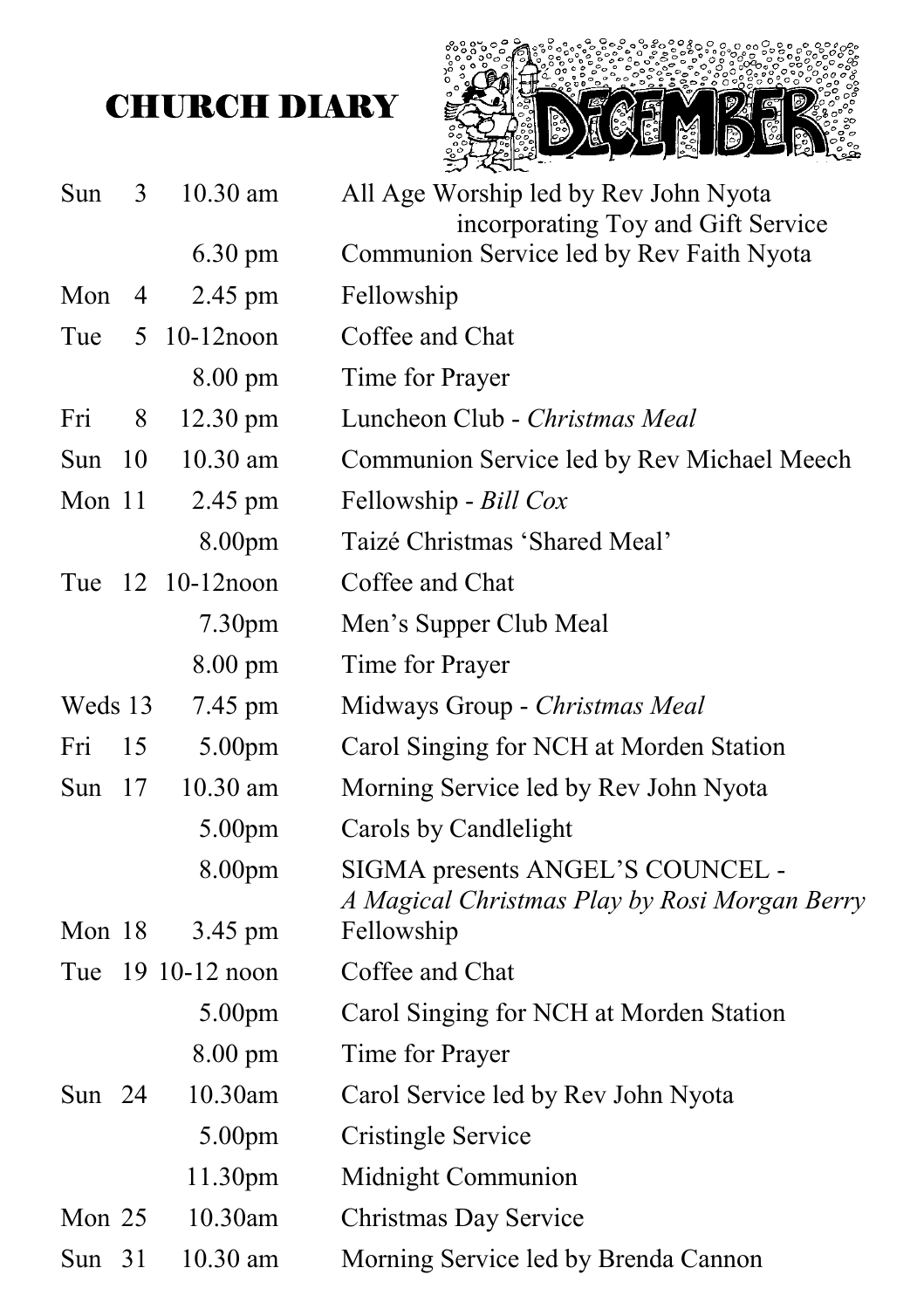



| Fri      | 5      | $12.30 \text{ pm}$  | Luncheon Club                                                          |
|----------|--------|---------------------|------------------------------------------------------------------------|
| Sun      | $\tau$ | 10.30 am            | All Age Worship led by Rev John Nyota                                  |
|          |        | $6.30 \text{ pm}$   | Communion Service led by Rev John Nyota                                |
| Mon      | 8      | 3.45 pm             | Fellowship                                                             |
| Tue      | 9      | $10-12$ noon        | Coffee and Chat                                                        |
|          |        | 8.00 pm             | Time for Prayer                                                        |
| Weds 13  |        | $7.00 \text{ pm}$   | Midways Group - An Egyptian Experience -<br>Derek & Mary Heaton        |
| Sun $14$ |        | 10.30am             | Communion Service led by Rev John Nyota                                |
| Mon 15   |        | 3.45 pm             | Fellowship                                                             |
|          |        | Tue 16 10-12 noon   | Coffee and Chat                                                        |
| Fri      | 19     | 8.00 pm<br>12.30 pm | Time for Prayer<br>Luncheon Club                                       |
| Sun $21$ |        | 10.30am             | Praise Service led by Rev John Nyota                                   |
|          |        | 6.30 <sub>pm</sub>  | United Service at St. Mary's, Merton Park for<br>Week of Prayer        |
| Mon $22$ |        | 3.45 pm             | Fellowship                                                             |
| Tue 23   |        | $10-12$ noon        | Coffee and Chat                                                        |
|          |        | 8.00 pm             | Time for Prayer, incorporating a short service for<br>Week of Prayer   |
| Weds 24  |        | 7.45 pm             | Midways Group - <i>Quiz</i> - Janet Laker                              |
| Sat      | 27     | 9-12 noon           | BIG BRUNCH - profits will go towards<br><b>SPRING HARVEST expenses</b> |
| Sun 28   |        | 10.30am             | Morning Service led by Rev Michael Meech                               |
|          |        | 6.30pm              | <b>Bible Study</b>                                                     |
|          |        | Tue 30 10-12noon    | Coffee and Chat                                                        |
|          |        | $8.00 \text{ pm}$   | Time for Prayer                                                        |

19 *Sheet for any additional information Please refer to the Website (www.martinway.org.uk) or Weekly Notice*